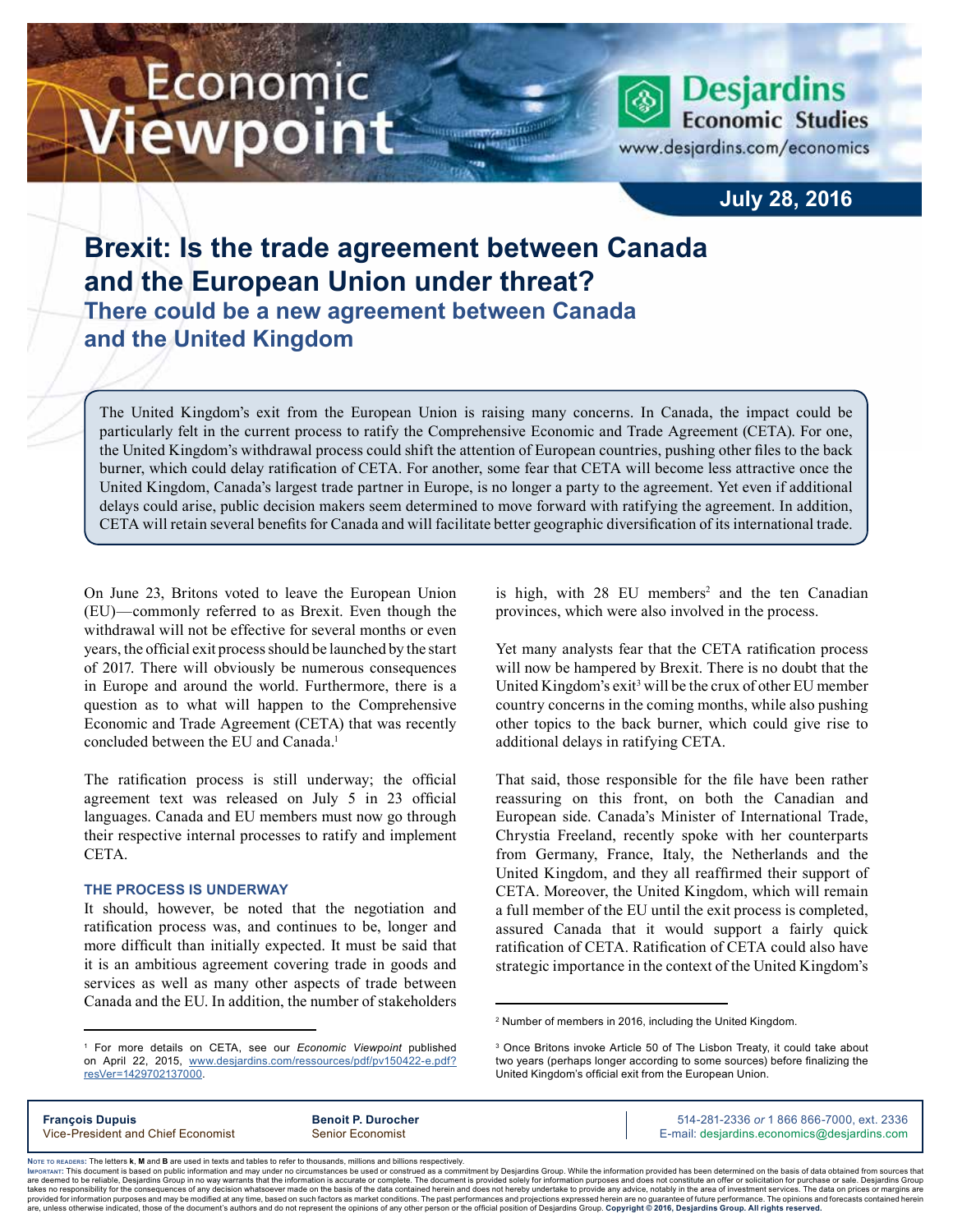

exit from the EU. The British minister responsible for Brexit, David Davis, in fact mentioned that CETA could serve as a model for future negotiations between the United Kingdom and the EU to establish a free trade agreement between the two zones.

In addition, it is possible that CETA will partially come into effect. This would make it possible to put forward a large part of CETA's clauses fairly quickly (probably in 2017) while pursuing negotiations on more sensitive components.

#### **THE EU IS LESS ATTRACTIVE WITHOUT THE UNITED KINGDOM**

Even though everything suggests that CETA should be ratified in a few months, there is a question as to whether this agreement is still beneficial for Canadians, considering that the United Kingdom will eventually be excluded from the agreement. The United Kingdom is Canada's largest trade partner in Europe, with a bilateral trade of goods totalling \$25.1B in 2015 (graph 1). On its own, the United Kingdom represents a little over 25% of all goods Canada trades with EU members. The United Kingdom is far ahead in terms of exports from Canada to the EU (graph 2), and is in second place in terms of Canadian imports from the EU (graph 3), just behind Germany.

However, a good portion of the United Kingdom's leadership position is due to transactions of a financial nature. Canada's main export to the United Kingdom is gold, valued at \$9.4B in 2015, representing 59% of all goods exported from Canada to the United Kingdom (see annex on page 3). Gold also leads for imports into Canada from the United Kingdom, with a value of \$1.4B in 2015, or 15.7% of all Canadian imports of goods from the United Kingdom. This trade is mainly due to the importance of the London Metal Exchange for international precious metal transactions.

That said, several other European countries post a fairly high level of bilateral trade with Canada, including Germany, France, Italy, the Netherlands and Belgium. The presence of a trade agreement between Canada and the EU therefore remains completely beneficial in this context. In addition, even though trade with other EU countries is more modest, CETA will promote new trade opportunities with member countries. This could allow Canada to increase exchanges with other European countries and thereby improve the geographic diversification of its international trade. Under these conditions, even with Brexit, CETA remains beneficial. However, the extent of the economic benefits as estimated by the Canadian government and European authorities during preliminary discussions could be less given the exit of a major partner.



Sources: Industry Canada and Desjardins, Economic Studies



Sources: Industry Canada and Desjardins, Economic Studies

**Graph 3 – The United Kingdom also has a big presence**